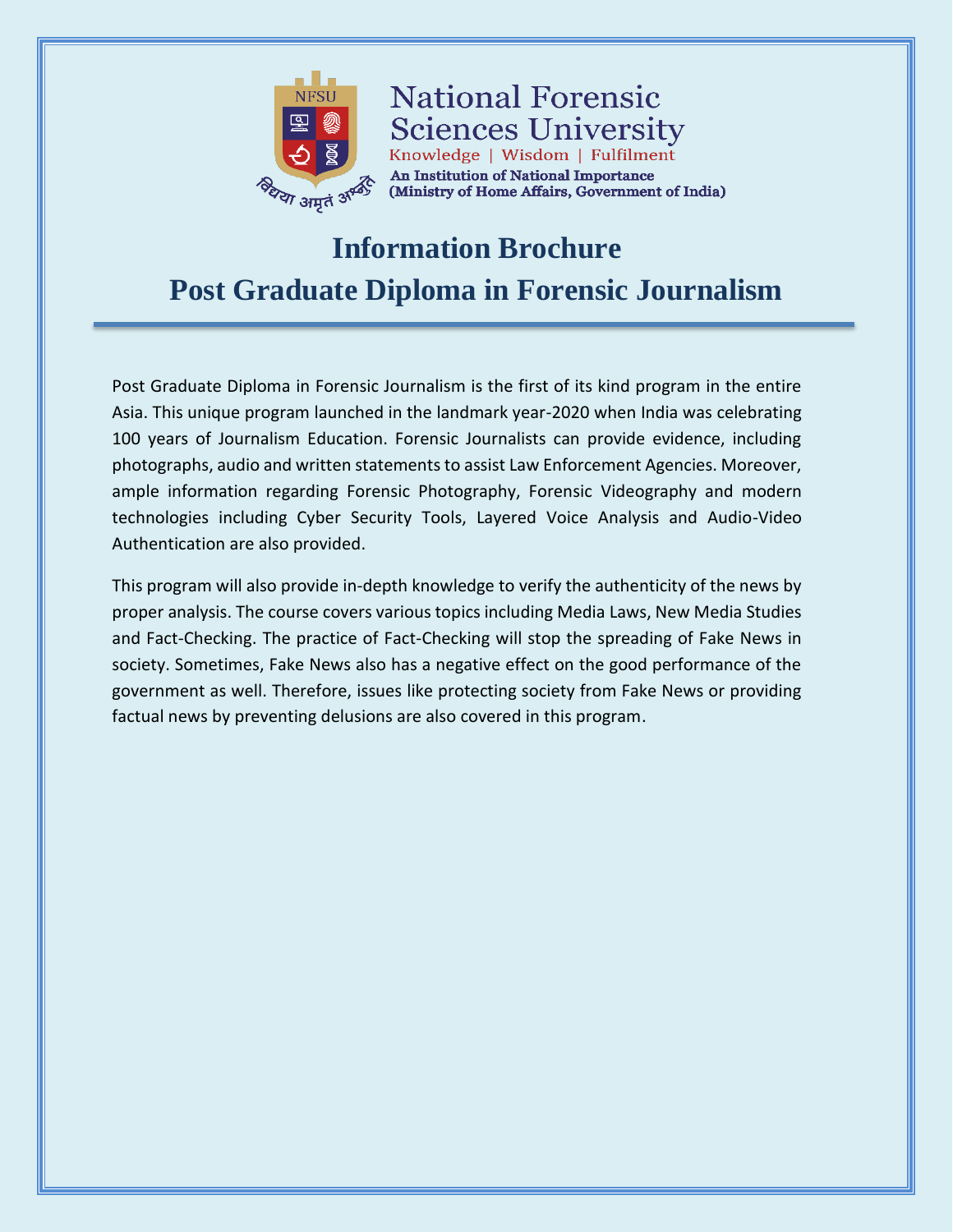

**National Forensic Sciences University** Knowledge | Wisdom | Fulfilment

**An Institution of National Importance** (Ministry of Home Affairs, Government of India)

## **Course Structure**

### **Semester – I**

Paper-1: Basics of Forensic Sciences Paper-2: Introduction to Journalism Paper-3: Reporting and Editing Paper-4: New Media Studies

### **Semester – II**

Paper-1: Media Laws, Ethics and Facts Check Paper-2: Forensic Journalism Paper-3: Project Work/Case Study